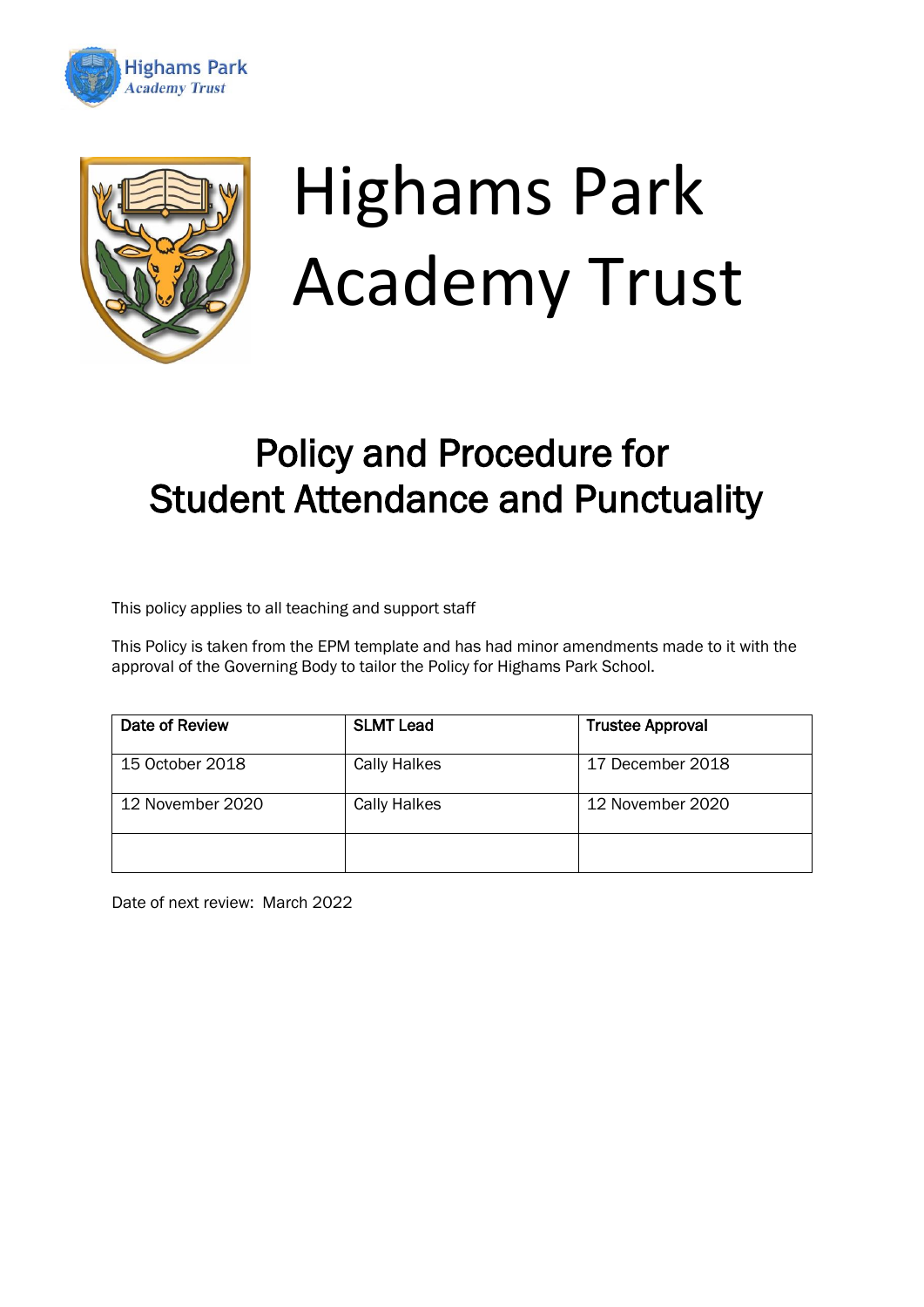

**Please note that no changes made to this document since October 2019 but has been reviewed, as stated by the Trustees. The only changes would be due to COVID-19, which may only be temporary or could continuously change. Therefore, this document should be read in conjunction with the most up to date Risk Assessment which is found on the School's Website.**

#### The purpose of this policy is:

- 1. To state the importance of good attendance and punctuality; make clear the role of those with responsibility for attendance; state the target setting process
- 2. To identify actions taken by the school to promote general good attendance and punctuality including working with parents/carers
- 3. To identify actions taken to reward good or improved attendance and punctuality
- 4. To identify actions to be taken where there are causes for concern including liaison between the school and external agencies
- 5. To identify monitoring procedures of the effectiveness of the policy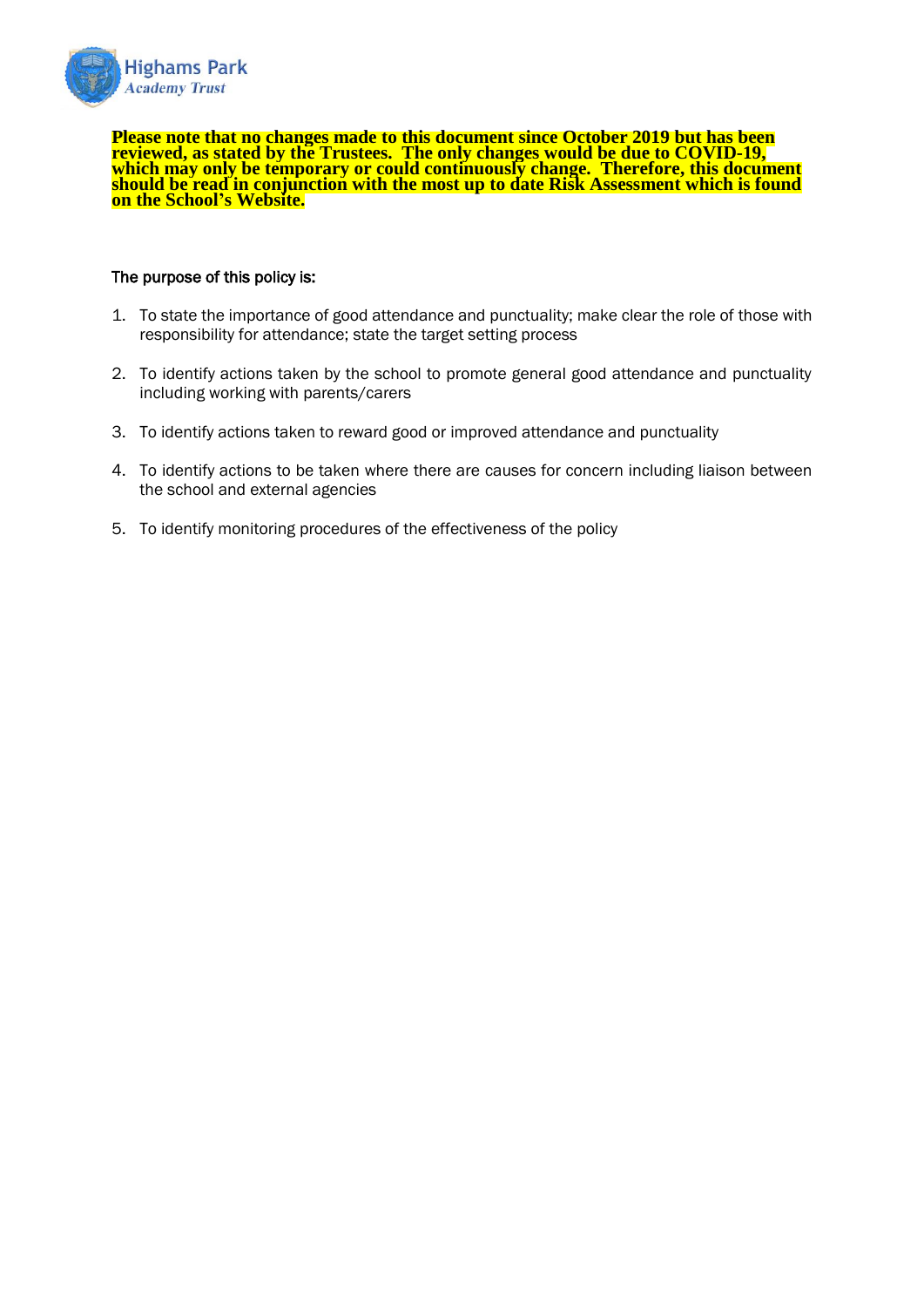

# Section 1: To state the importance of good attendance and punctuality; make clear the role of the attendance governor; state the target setting process

The school aims to promote the best possible attendance and punctuality record for its students in order to:

- Ensure that students gain the greatest benefit from the education on offer thus enabling them to reach their full potential
- Ensure that students have continuity of learning and are afforded the best opportunity for success in coursework and examinations
- Ensure that students secure good records for references for further education and employment
- Promote patterns of behaviour which will prepare them for the responsibilities of adult life

#### What is good attendance:

At Highams Park School we expect students to aim for 100% attendance and punctuality. Individual student records prove that this is achievable. We define good attendance as consistently over 96%: -

- 100% = excellent attendance
- 98% = very good attendance
- 96% = good attendance

A student with less than 90% attendance is deemed by the Department for Education a 'Persistent Absentee' regardless of the reason for the absence.

An attendance of 90% means that the equivalent of **one day every fortnight** is being missed due to absence. An attendance of 80% means that a full year's education would be lost between Years 7 and 11. Analysis of examination results indicates a strong correlation between good attendance and examination success.

Punctuality: Students have in be in their tutor room to register at 8.35am and their period 5 teaching room at 2.15pm. If they are not, they are late. The official school register closes at 9.05am. All students should have a 100% punctuality records. Only lateness for exceptional reasons will be excused. Regular lateness in unacceptable.

#### Roles in School

Vice Principal – Vulnerable students

- Oversee attendance systems within the school
- Prepare, analyse and supply attendance figures for the Trustees, leadership team and year teams
- Liaises with the directors of BACME over the service provided
- Give delegated authorisation or otherwise to requests for leave of absence

#### Head of Years

- Monitor the attendance of the year group
- Ensure all absences are accounted for by an explanation from parents/carers
- Monitor the attendance of the individual students in the year group
- Through individual intervention, support students whose attendance is less than good to improve
- Liaise with the parents/carers of students whose attendance is cause for concern
- Meet fortnightly with the Behaviour, Attendance and Children Missing Education (BACME) officer from the Local Authority to discuss support and intervention for students whose attendance is a cause for concern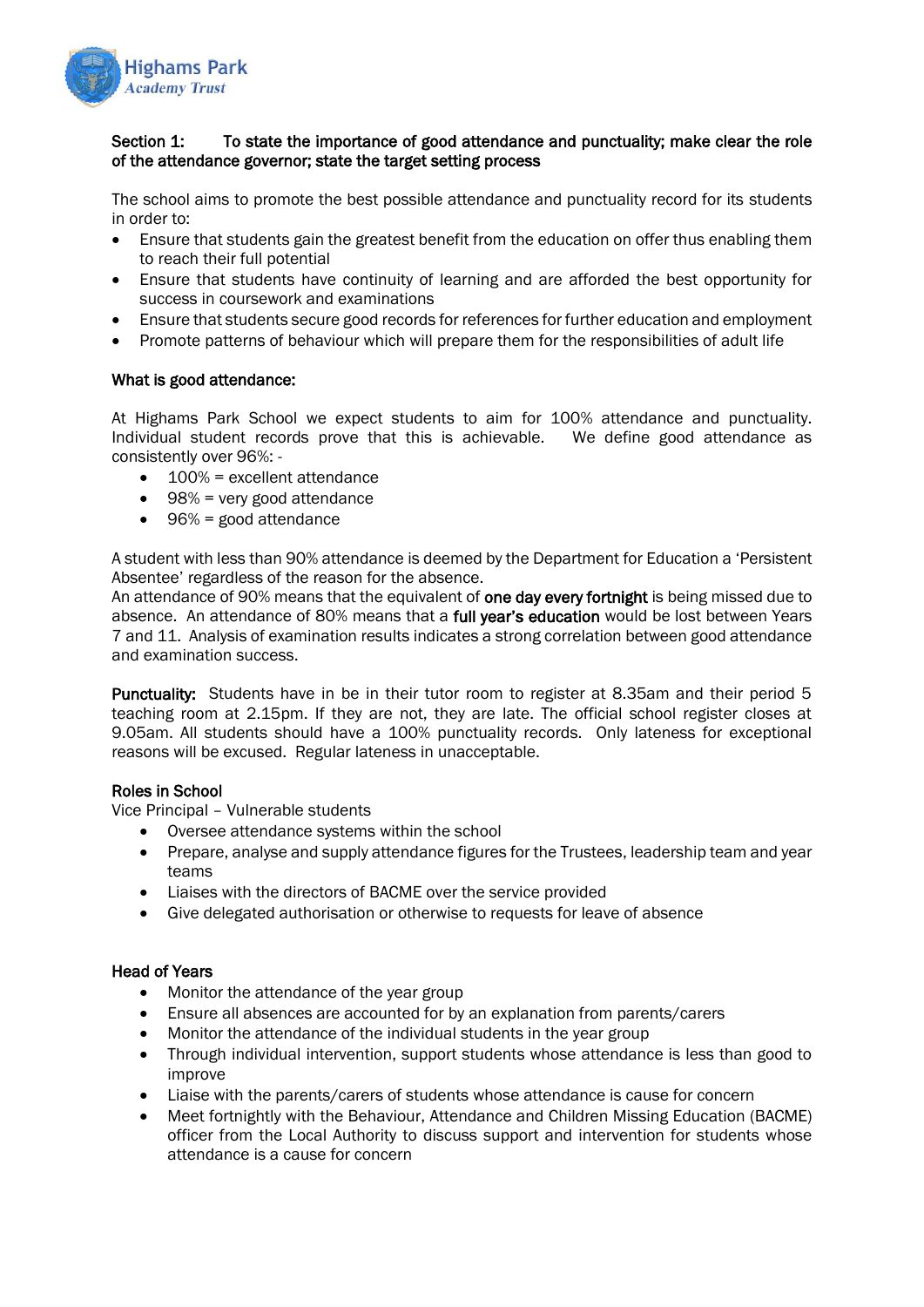

• Refer to Home Education Service those students who are unable to attend school on medical grounds

# **Tutors**

- Take the morning register
- Encourage and motivate tutees to maintain at least good attendance by the promotion of good attendance and displaying the weekly attendance competition figures
- Through individual intervention, support students whose attendance is less than good to improve

#### Subject teachers

- To take a register every lesson
- Report any unaccounted absences to the Pastoral Support team

# School Attendance Officer

- Monitor the taking of registers and sending reminders when these have not been completed
- Listen to messages left by parents regarding attendance and amends the registers as necessary
- Make phone calls and/or sends texts each day for those students for whom their absence is unaccounted
- Prepare attendance information for the tutor group attendance competition and to support the work of the education welfare service
- Prepare standard letters to the parents of students who arrive late and/or unaccounted for absence

# School and Year Group targets:

The school sets annual targets for overall attendance figures. This is never less that the National Attendance figure.

# Section 2: To identify actions taken by the school to promote general good attendance and punctuality including working with parents

#### Punctuality:

- Teachers and tutors challenge lateness to lessons or registration.
- Senior staff and the attendance secretary monitor late arrivals at school
- Automated emails or individual phone calls to the parents of students who arrive late for school or absent without reason are made.
- Use of assemblies and student bulletin to promote good punctuality
- Sanctions/actions taken for individuals (as described in section 4) including detentions for students, parental notification and discussion as appropriate and referral to the education welfare service.
- Details of attendance and punctuality are given half termly in attendance reports issued to parents/carers

# Attendance:

- Potential poor attenders identified in Year 6 (before entry)
- Computerised sessional and lesson by lesson registration
- A member of administrative staff dedicated to the administration of attendance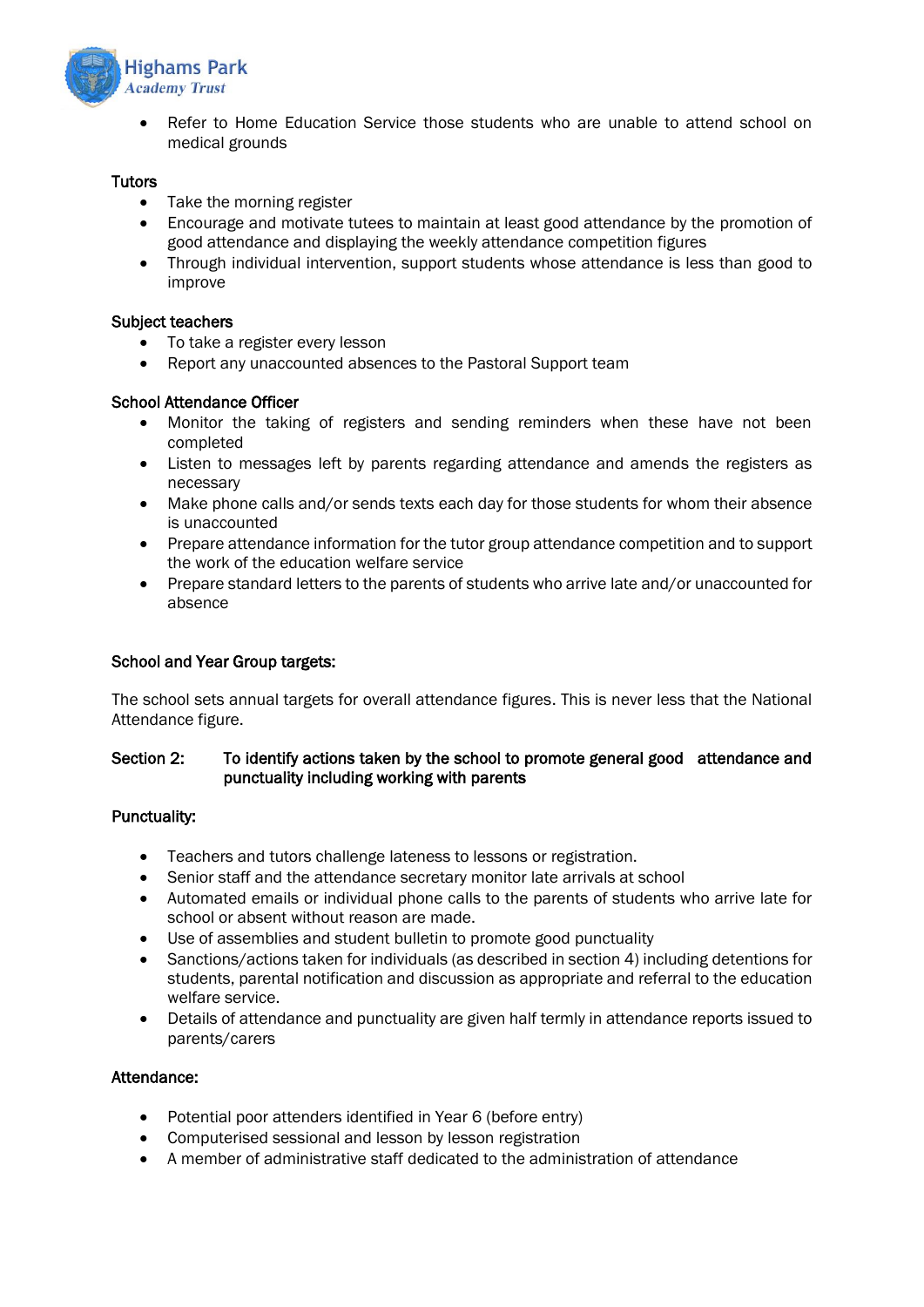

- School, year group targets set and targets for individuals where necessary
- Inter tutor group competitions and tutor group rewards linked to the house point system and debts and rewards system
- Individual rewards for students with excellent attendance
- Information sent home to parents on a half termly basis showing student attendance records and making points re need for good attendance etc, including translating % figure into excellent, very good, below average and persistent absentee
- Information on student attendance included in termly school report
- Leave including but not limited to holidays/weddings and visiting relatives etc requested for term-time is not authorised other than in very exceptional cases
- Parents removing their children from school for holidays for three or more days referred to BACME for consideration for the issuing of a Penalty Charge Notice £120 per child per parent, reduced to £60 per child per parent if paid within 21days. If not paid within 28 days, BACME may refer the matter to court.
- Promotion in assemblies and tutor time.
- Support and education welfare appointments are available for parents and students where attendance issues are emerging.
- Parents required to ring the school on the first day of absence with full details of the reason for absence
- Text or phone call home system on the first day of absence
- All students remain on site at lunchtime
- Weekly monitoring of attendance figures for each year group and half termly for the school as a whole.
- Detailed analysis of attendance figures and trends carried out annually; Students encouraged to keep a record of their own attendance in their student journal
- Advice on the school's website and in the induction booklet on how parents/carers can support good attendance
- Study leave kept to a minimum.
- The school buys in the services of BACME to work with the parents/carers of students whose attendance is causing concern

The school also benefits from the borough truancy patrol of the local area.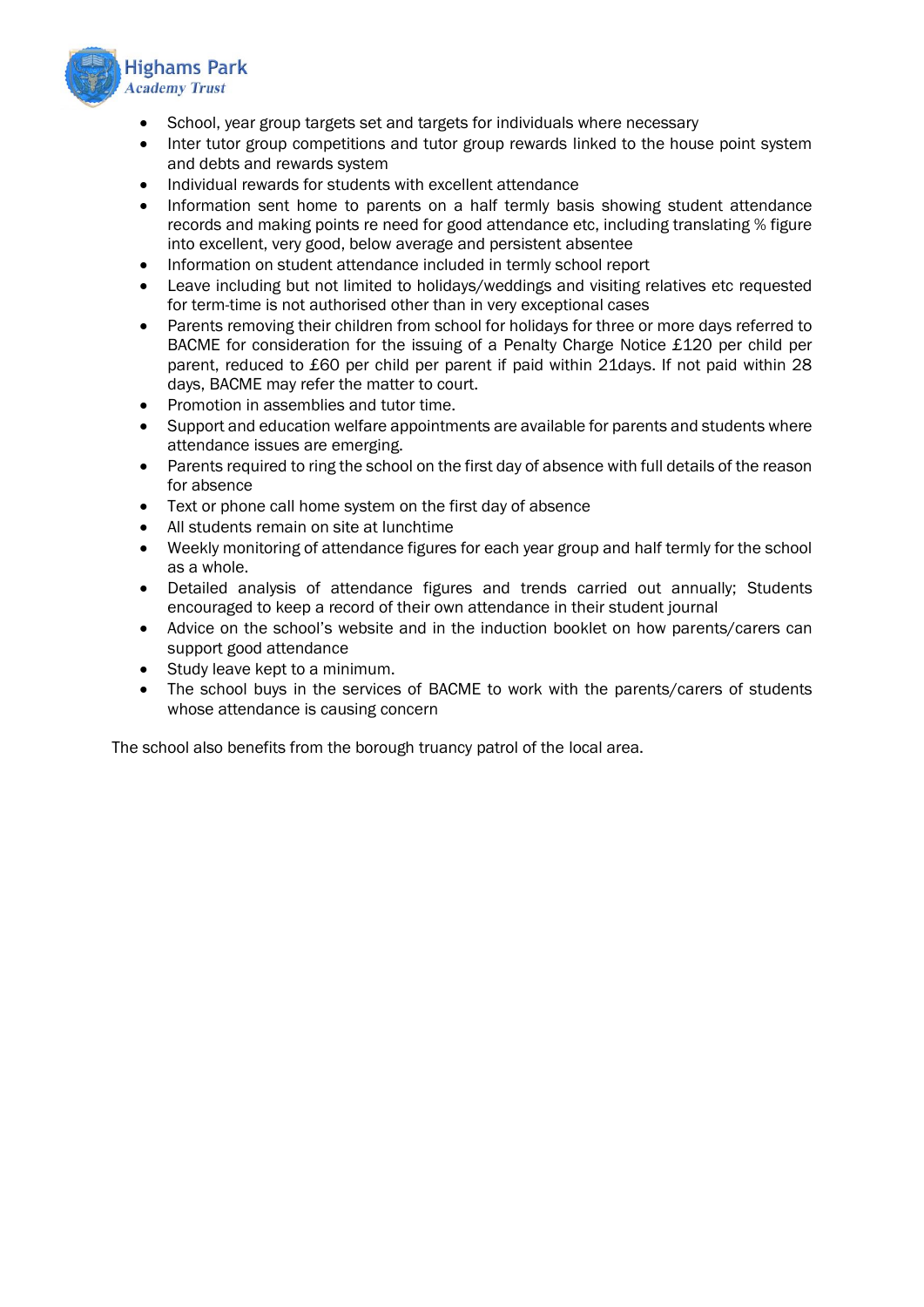

# Section 3: To identify actions taken to reward good or improved attendance and punctuality

The school rewards individual good/improved attendance and punctuality by:

- House points for 100% attendance or improved attendance records
- Half Termly issue of certificates
- Attendance badges for 100% in an academic year
- Termly lottery for 100% attendance voucher

# Section 4: To identify actions to be taken where there are causes for concern including liaison between the school and external agencies

# Punctuality:

Causes for concern are identified as:

- Lateness to school in the morning
- Lateness to lessons

# Actions taken:

Lateness

- Senior members of staff have a late duty at the pupil entrance after the 8.35am bell
- Late stamp put in planner or planner sheet if student does not have planner
- Investigation to check no special and extenuating circumstances.
- 15 minute after school detention given on the day of lateness in the Student Service Area for lateness to school in the morning
- Two lates in any 1 week or failure to attend an after school detention for lateness results in a 45-minute Head of Year detention after school on Friday in the Learning Centre Classroom
- Where there are no improvement parents, are contacted by letter and more serious sanctions given. These will include but are not limited to:
	- School detention with senior staff for failure to attend a Head of Year Punctuality detention or for 3 or more lates in any one week
	- Punctuality report
	- Agreement with parents where possible, re sanctions that can also be applied at home or on the day of lateness
	- Referral to BACME

#### Attendance:

Causes for concern are identified as:

- Attendance falling below 95%
- Pattern of absence where the same day is taken off with frequency
- Odd days of absence for alleged illness
- Previous history of poor attendance
- Condoned absence
- Any unauthorised absence
- Extended period of absence which is unexplained
- Refusal by child to attend school

#### Actions taken:

Investigation to check no special and extenuating circumstances exist via student and family conversations and meetings to offer support with completion of 'Our Family Journey'. This could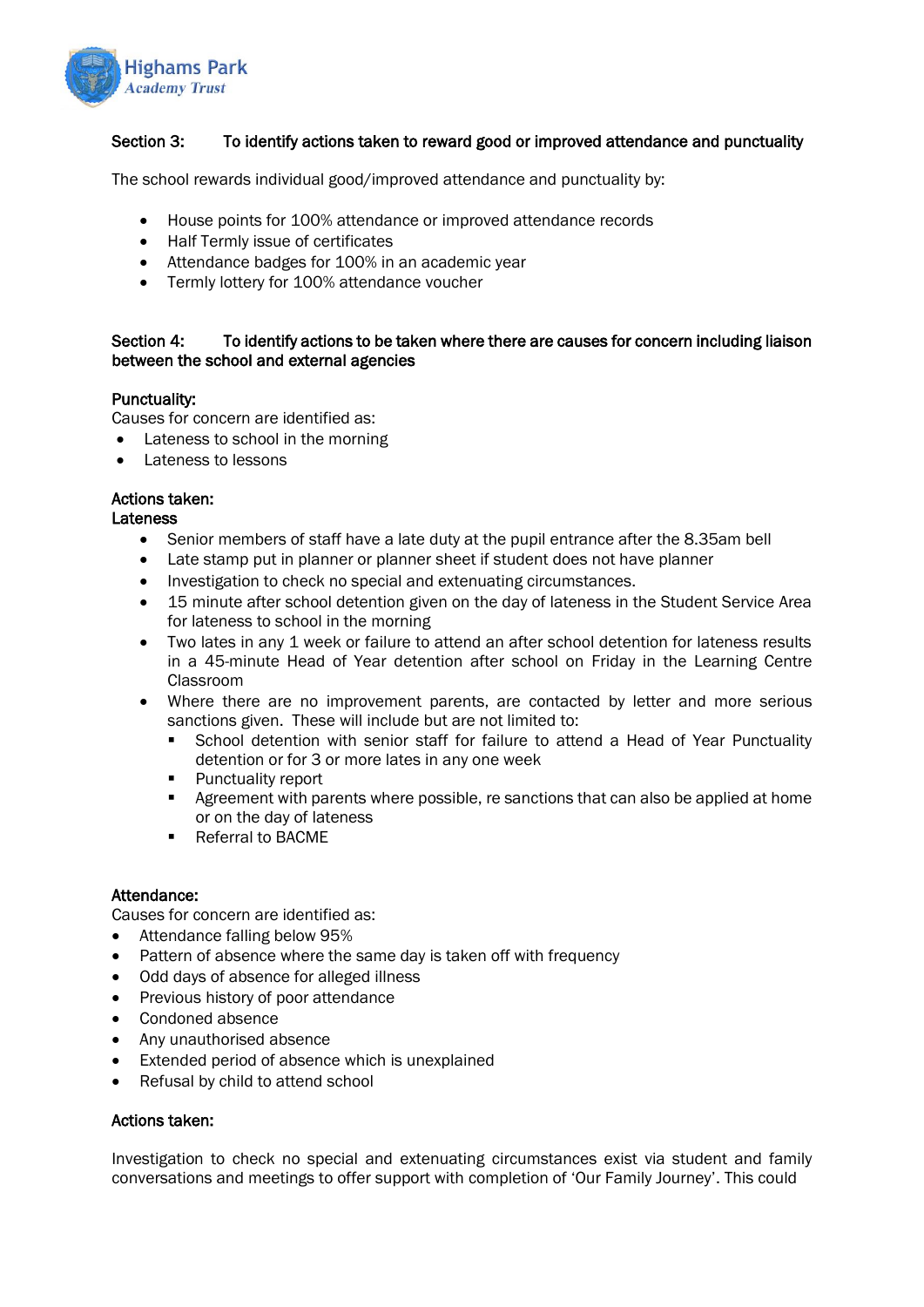

also include the offer of a Learning Mentor, Welfare officer, Pastoral Support Worker, Counselling, Mental Health Work and/or Parenting Course.

If no such circumstances apply, actions from the following list will be taken as appropriate:

- Parents informed where there are causes for concern
- Placed on report
- Short term target of a period of time set for 100% attendance. Rewards linked to outcomes.
- Medium term target set for the next half term showing overall improvement in attendance % for that period of time. Rewards linked to outcomes.
- Parents contacted for all unauthorised absences
- BACME informed
- Parental interview with Head of Year and/or BACME Officer or further action top offer support and which may include a notification of parental responsibility or request for a medical evidence to cover future absences.
- School attendance panel meeting involving the local authority's Court Officer
- Parents referred to the Educational Welfare Service for issuing of Fixed Penalty Notice if they remove their child for 6 or more sessions for a holiday (i.e. 3 days or more)
- In exceptional circumstances of prolonged absence, reintegration offered via a reduced timetable and/or time in the Student Service Area for students to catch up on work missed

# Section 5: Monitoring of school attendance and punctuality policy

#### Annually (Using figures from the start of the school year to the date specified by the DFES for the Annual Absence Return)

By year group and by whole school:

- Overall authorised and unauthorised attendance figures
	- Breakdown of attendance/absence figures by each of the following
	- $\checkmark$  gender of students
		- ✓ year group
		- ✓ prior attainment band of students
		- ✓ ethnicity
		- $\checkmark$  pupil premium
		- $\checkmark$  EAL
		- ✓ SEN
- Numbers of students who have received various levels of attendance in the previous three terms and the previous year
- 100% = excellent attendance
- 98% = very good attendance
- 96% = good attendance
- $\bullet$  91-95% = concern
- $\bullet$  Less than 90% = DfF PA student
- Analysis of year groups attendance against targets
- Analysis of the above figures compared to previous years
- Analysis of reasons for absence across year groups and the whole school

The DfE return figures and the figures for each year group are reported to the Trustees

#### Half Termly:

A report is made to the Senior leadership team about the current attendance figures in line with the statutory attendance tables, together with any feedback on the implementation of the policy.